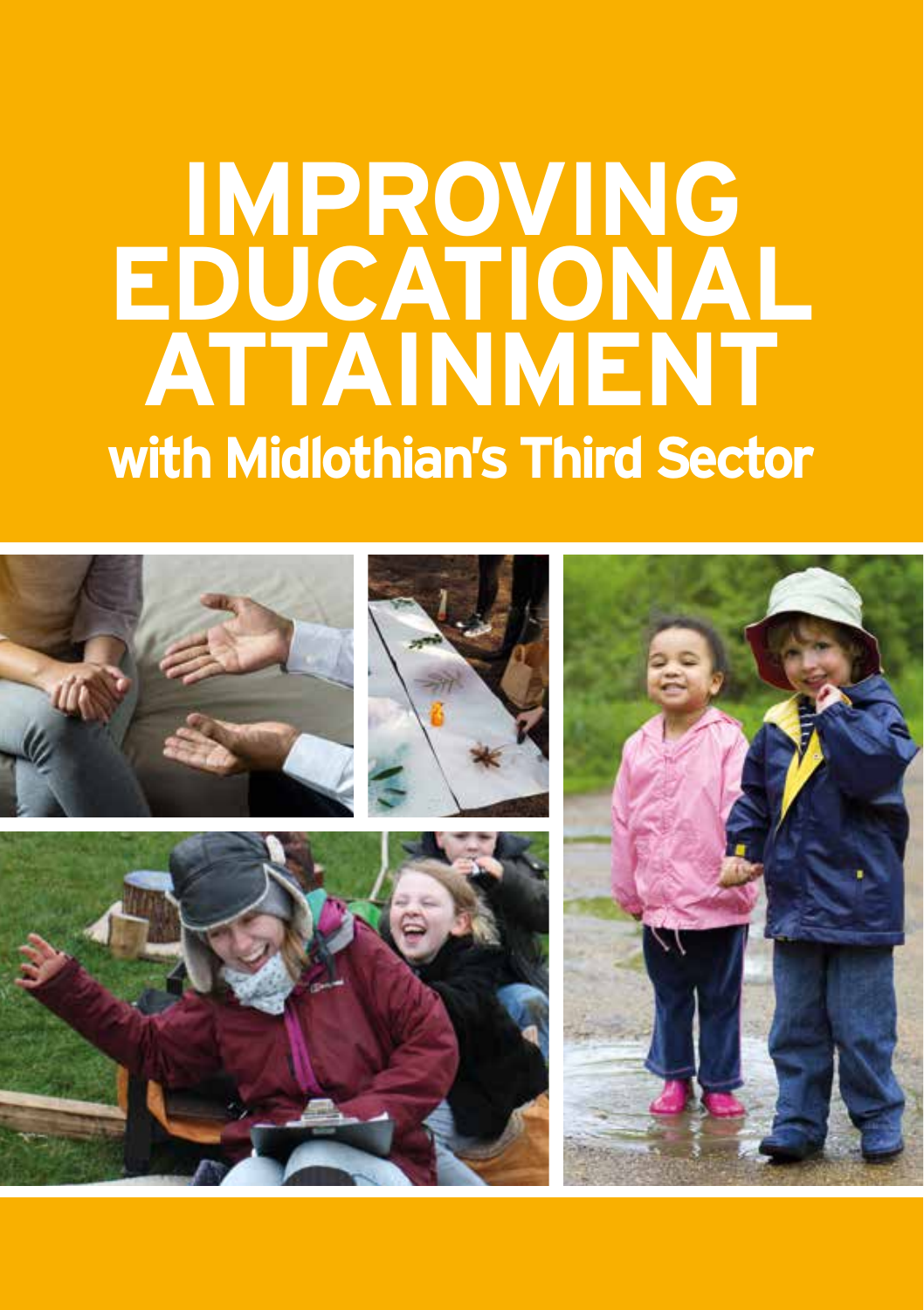Midlothian is home to some of Scotland's most innovative, influential and well regarded third sector organisations. In this short guide we highlight just five local organisations who between them retain over £6M annually within the local economy, employing over 60 professionals and many more volunteers. Investing in local services benefits the Midlothian economy and people who live here. By third sector organisations we mean charities and social enterprises, sharing the same key characteristics:

- **• resources are only used for social good (not investor profit)**
- **• those who run them have an affinity for their clients.**

This does not mean that standards are lower than in the private sector. Statutory demands are high and because third sector organisations report to multiple funders they constantly have to prove the value of what they do. In this guide we tell you more about what our third sector organisations do, the impact they have on clients and how they can help you.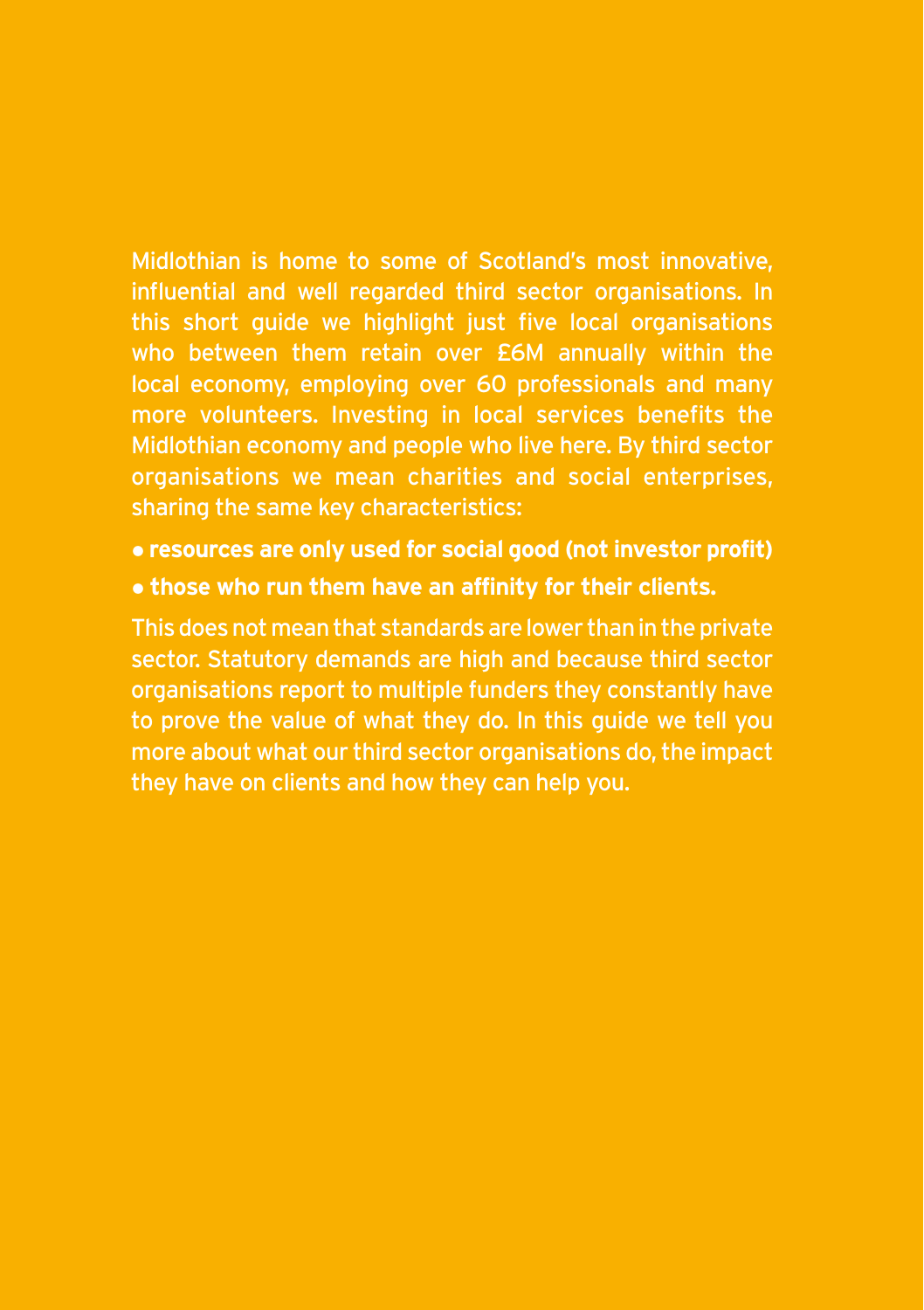## **MYPAS** <sup>3</sup>

**MYPAS** supports those aged 12-21 to improve their health and wellbeing, specialising in areas of mental health and substance use. Demand for MYPAS services is high. Services include:

LGBTQ Young People - support group for LGBTQ young people and their allies and one to one support focusing on emotional wellbeing

Counselling - counselling sessions for vulnerable young people with mental health difficulties, counselling groups with young people

Art Therapy - art therapy sessions with young people and for young people with mental health issues



Family Counselling - family counselling sessions for young people with mental health issues and their families

Young Mens Work - 3 types of work with young men who would traditionally not access therapeutic services - Healthy and Resilient minds groups, Issue-based therapeutic groups and individual therapy

Drug and Alcohol Work - with young people, individually or in groups, who want advice, info and support about drug and/or alcohol use

Mental Health Work with Education - mental health themed groups with young people in education, workshops, training and support for teachers.

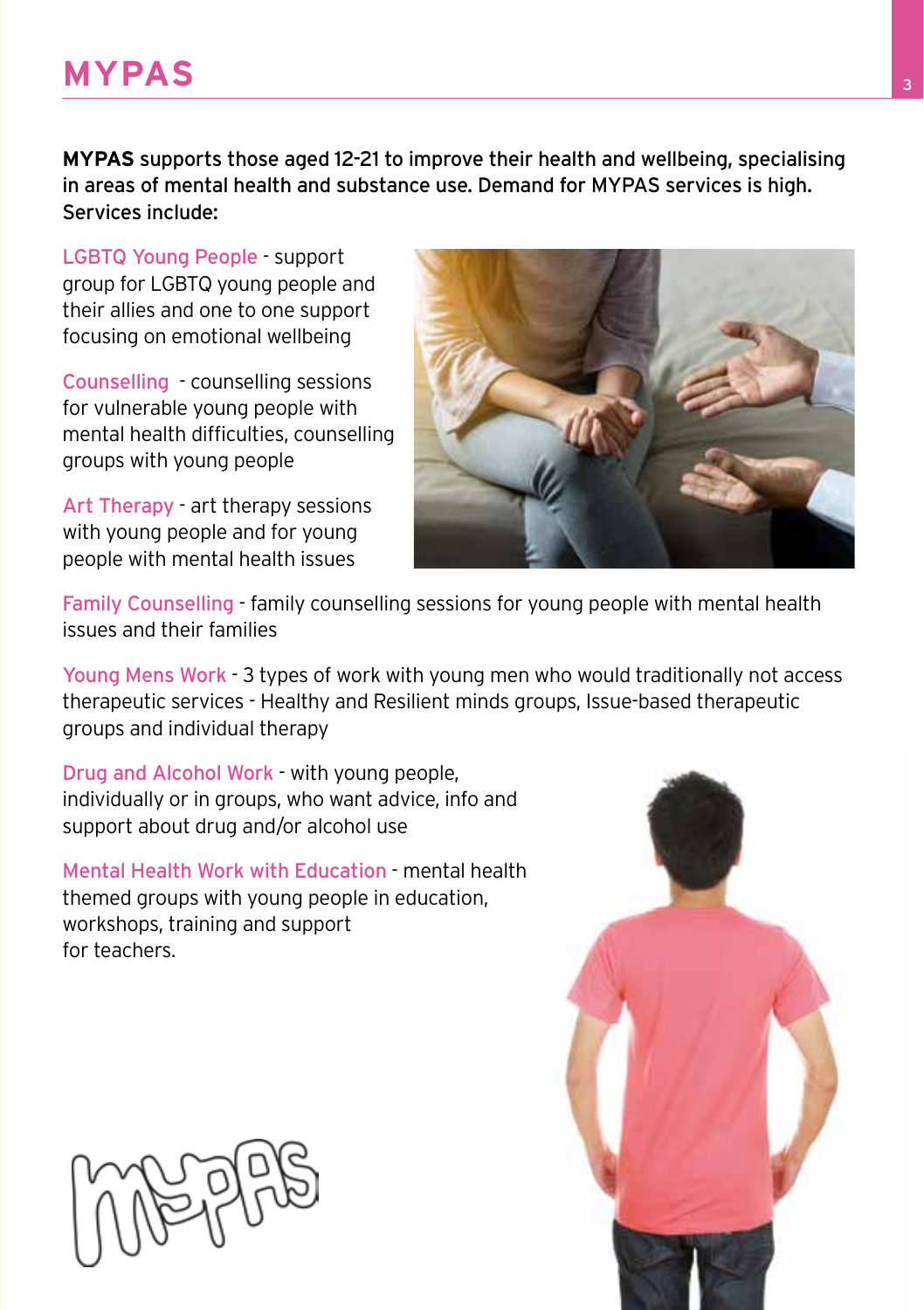**Play Midlothian** helps children flourish through play. It provides a range of services for children of all ages and their families, and expert advice for other children's settings. Services focus on prevention and early intervention, ensuring that children experience the play their developing bodies and brains need for health, wellbeing and learning – and that adults have the skills to support this. Stimulating play in schools can compensate for a lack of play at other times in a child's life. Services include:

Supported self-directed large group play sessions – at break or lunch time, or during class time (or a session a week covering all three or one-off events such as a messy play day) Supported 1:1 / small group play – during class time

Supported family play sessions – during class time, open days or after school hours.

Play Midlothian's use of self-directed play delivers the following outcomes:

Improved emotional and stress regulation – academic research shows that play supports readiness for education

Improved executive function – academic evidence shows that self-directed play improves attention, planning, decision making and problem solving

Stress reduction – children learn to work through real life issues using play

Building positive connections through schools – creating positive memories and a history of being happy together on which to draw.

#### Working with Schools

Play Midlothian and St David's Primary work in partnership to provide high quality play sessions. Trained Play Midlothian practitioners provide tailored play opportunities within and beyond the school day. The partnership supports wider opportunities for family engagement and helps learners acquire essential skills to support learning.

*"The partnership enables St David's to build capacity and use PEF funding to deliver a stimulating programme responsive to the needs of our learners. Play Midlothian provide a professional service which is well considered ensuring clear timescales, details of interventions and evidence of impact. This is having a significant impact on improving the outcomes of our school community"* Gill McPherson, St David's RC Primary School.

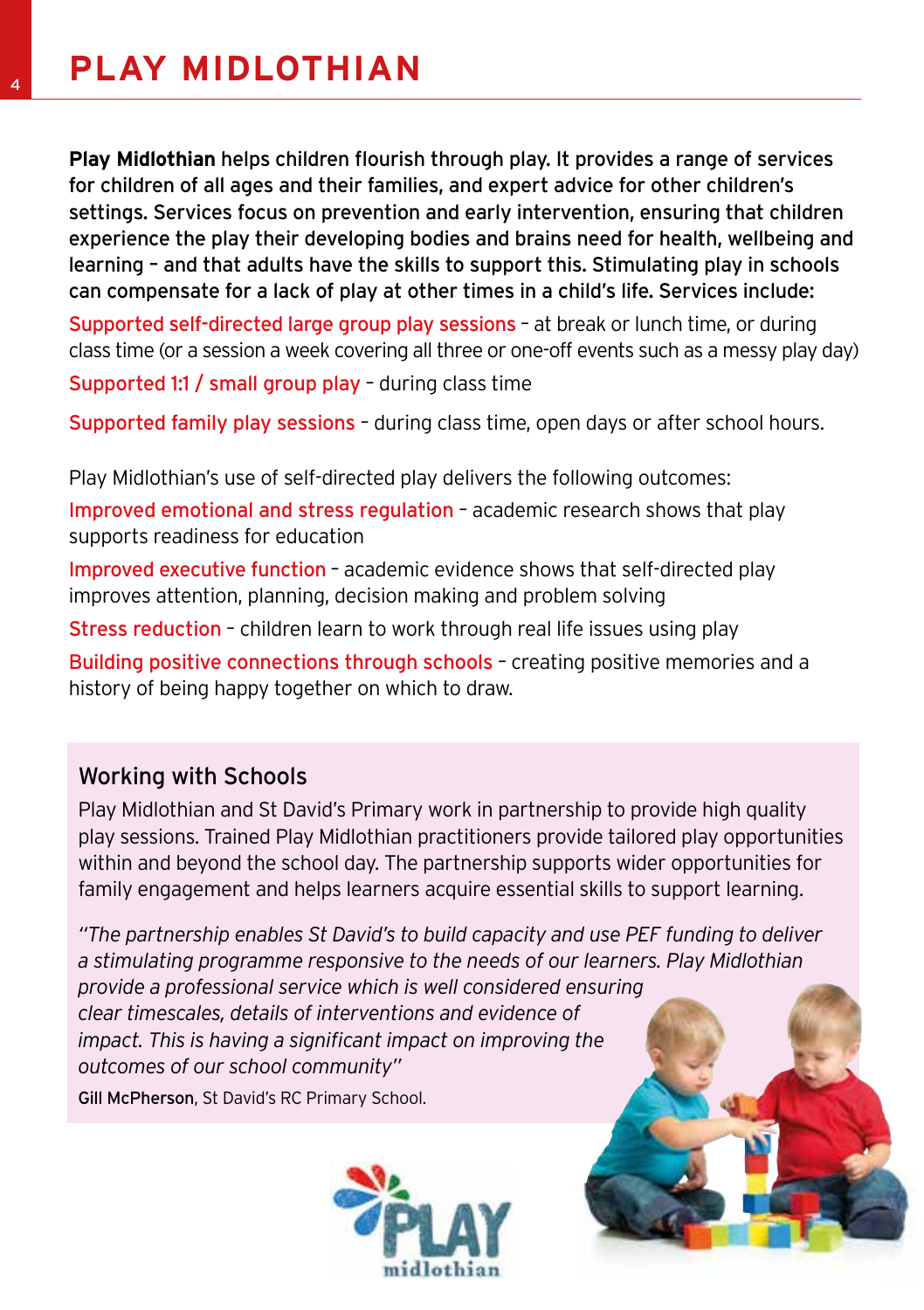## **PLAY AND READ HOME LINK FAMILY SUPPORT**

**Home Link Family Support** provides practical assistance for parents with young children. Families often experience multiple vulnerabilities, including physical and mental health issues, alcohol and substance misuse, poverty, poor housing and social isolation. Home Link intervene at an early stage to provide person-centred, practical and emotional support to families, ensuring families function better and children get a good start in life and are school ready. Home Link Family Support services include:

Volunteer Family Support – trained volunteers provide regular home visits to families and children, improving parents' confidence and encouraging families to engage with local community services

Systemic Family Counselling – including art therapy to improve relationships within the family unit

Young Parents Support Service – for young parents with children aged 3 and under Early Years Family Practitioner – encouraging families to use their early year's placement School based therapeutic Support - including art therapy, group work, family therapy, 1-2-1 support and consultation/drop in for parents, staff and pupils.

#### Quality and Evaluation

In services for children and families quality must be at the heart of everything. All of our third sector organisations operate quality and evaluation systems so you can see the benefits. One example is Outcome Ratings Scale used by Homelink Family

Support, MYPAS and Midlothian Sure Start. This determines the impact of sessions for families and individual members. It captures information on four overlapping areas of measurement:

Personal or symptom distress – individual wellbeing

Interpersonal well-being – managing intimate relationships

Social role – satisfaction with work/school and relationships outside of the home Overall wellbeing.

Outcome Ratings Scale provides a baseline and then a progression update every 3 months thereafter until the end of the support and it is just ONE example of the systems used by our third sector services.



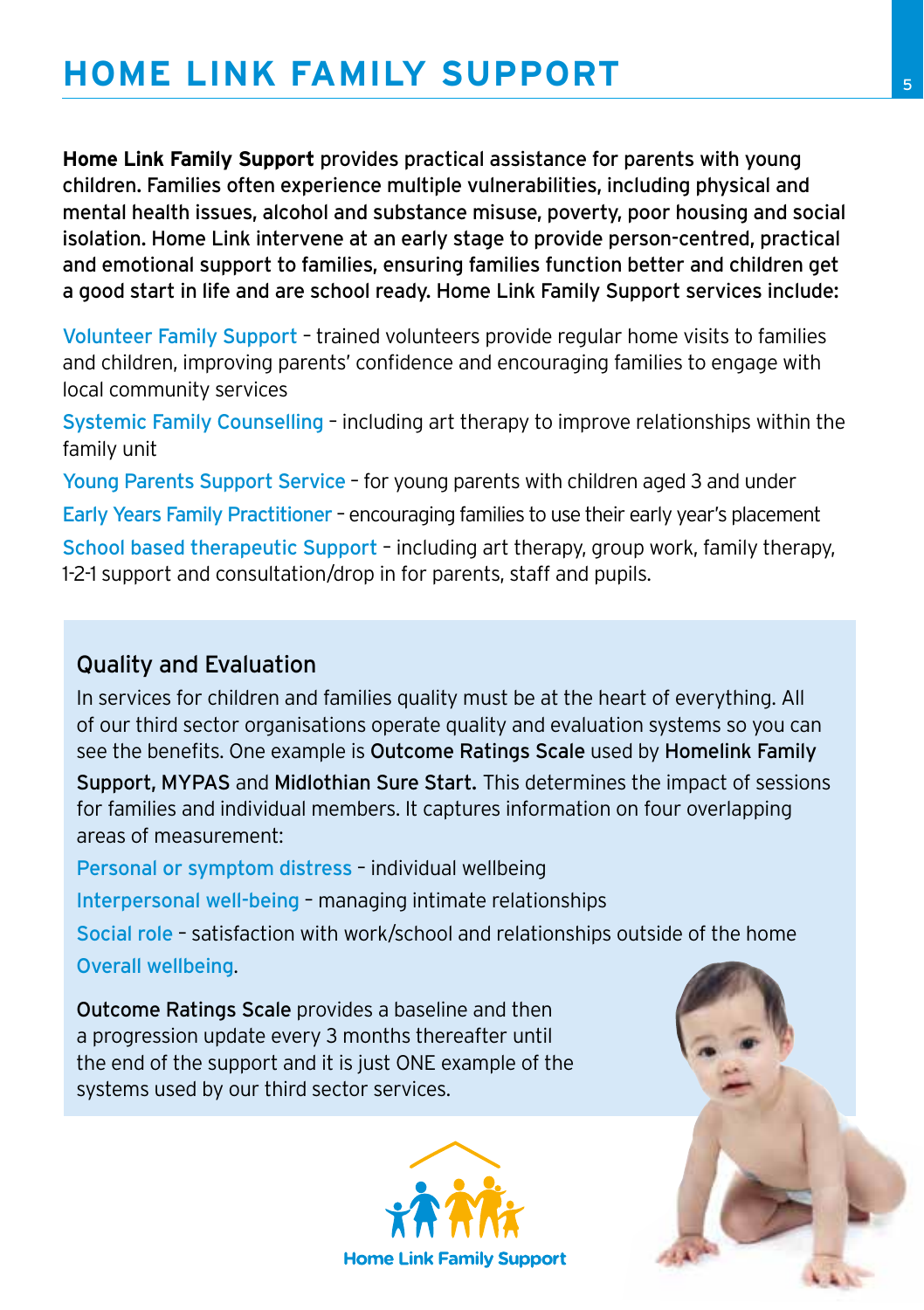**Midlothian Sure Start** (MSS) supports children up to 12 years and their families to build resilience by 'building best beginnings'. It delivers evidenced programmes which are strengths-based, respectful and person-centred. MSS works collaboratively with families, communities and statutory services. Families are integrally involved in all levels of planning and development and services are delivered through six Family Learning Centres which offer:

Early learning and childcare, family support – 1-2-1 counselling, peer support, parenting support, welfare rights, intergenerational support and support into work, education or training

Dads Services – 1-2-1 and group support, outdoor play, counselling and play therapy A Good Start – for babies in Midlothian incorporating baby massage and sessions on brain development and play

Parenting Support – to help families raise children with confidence, skills to talk so children will listen and sleep advice amongst others

Therapeutic services – such as art therapy, mindfulness, yoga, systemic family counselling, 1-2-1 and group work for children, parents and staff, storytelling in early years settings and group sessions for adults with Post Natal depression

A Good Time to be 2 – including welfare rights, intergenerational support and assistance into training, education and work.

#### What Can Change?

The Lawfield Community Project was a partnership between Lawfield Primary School, Midlothian Sure Start, Play Therapy Base, Homelink Family Support and Children 1st. The school has reported a number of positive outcomes including:

- **•** Absconding was dramatically reduced to virtually none
- **•** A major reduction in exclusions and late attendances reported
- **•** An increase in reading attainment for almost every child
- **•** A Fathers Adventure Club was set up with growing attendance and engagement and a discernible change in culture with schools being more 'dad inclusive', staff more reflective of impact of community and family on children and more inclusive of families
- **•** Parental Engagement improved with an increase at parent's night from 50% up to 85% and an increase in community engagement with, for example, 300 attending the Dads Festival of Talent.



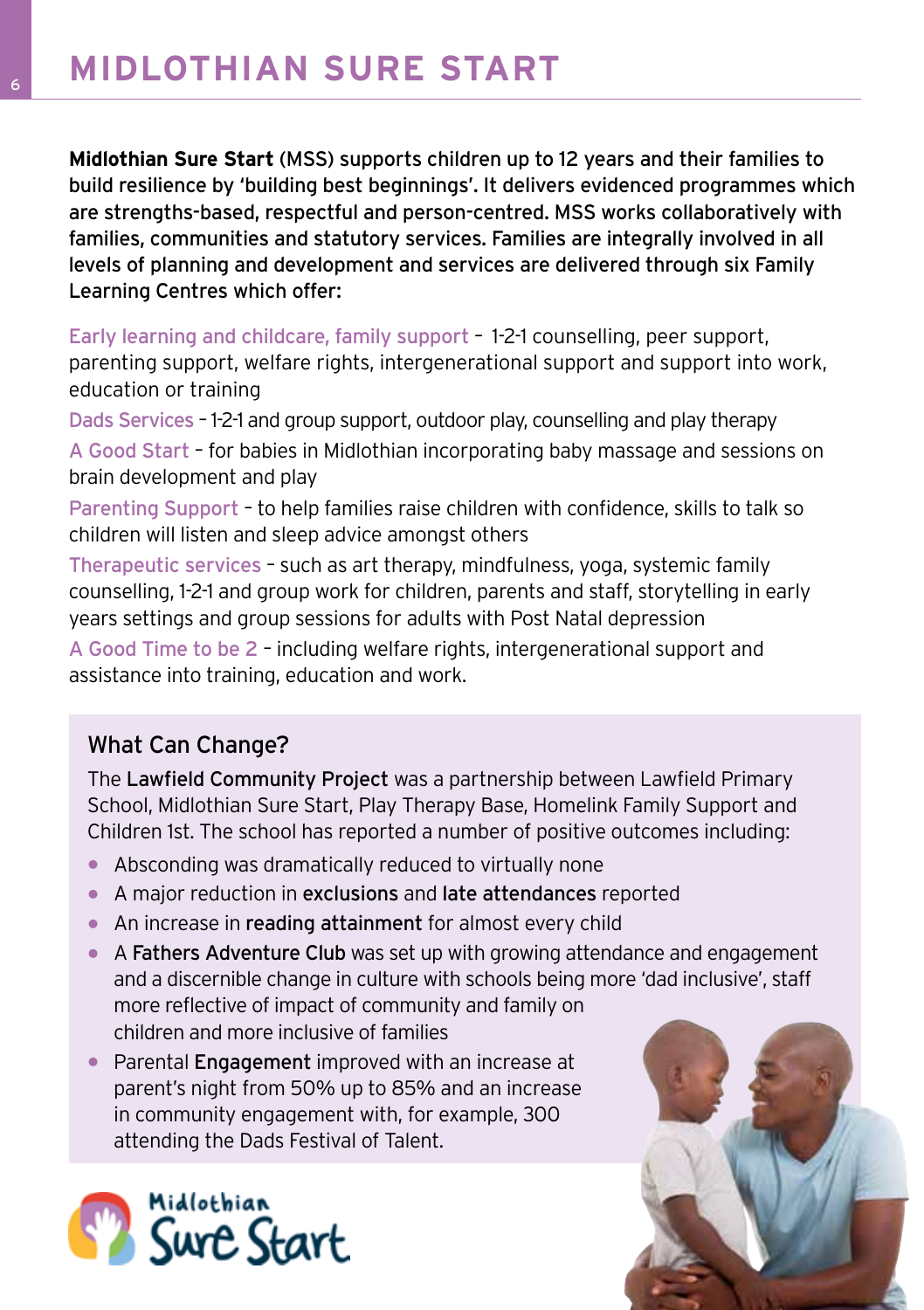## **PLAY THERAPY BASE PLAY THERAPY BASE**

**Play Therapy Base** delivers play therapy services, offering children opportunities for developmental play, emotional and social development and supporting parents to meet their child's needs. Approaches are effective in addressing developmental problems and reducing withdrawn, challenging or concerning behaviours such as aggression and anxiety. Services include:

Individual Play Therapy – for nursery/primary aged children involving a therapist who, using play and stories, allows developmental gaps to be filled and life-experiences processed

Group Play Therapy – enabling children experiencing similar challenges to work with others in small groups

Filial Therapy – supporting parents and carers to use therapeutic play to support children at home with parents engaged as partners

Lunch-time play therapy drop-ins – short therapist appointments for any child which Head Teachers report helps catch difficulties before they become more difficult to address

Consultations – for staff, parents and carers to think through a child's difficulties and explore effective supports and CPD training for school and nursery staff to promote understanding and effective support of children's distressed behaviours.

#### What does it mean for our children and families - some real life outcomes

Filial Therapy: A 4 year old's father had died. His behaviour became challenging, he struggled to sleep, was distracted at nursery and angry with peers. But in Filial Therapy his Mum learnt how to respond to his feelings of loss by joining in the stories that he made with figures and puppets, helping him make sense of what had happened.

Consultation: A parent and teacher had asked for time to think about a child who was withdrawn in school but angry at home. The child was anxious and the effort of holding herself together in school was resulting in her 'falling apart' at home. Ways of reducing her anxiety in school and at home were identified.

Play Therapy: A young boy was not engaging in school and involved in risky behaviour in his community. He had experienced domestic abuse which had affected his self-esteem and his trust that the world was safe. His academic and social progress were seriously affected through not accessing opportunities young children would usually access. When finishing therapy, behaviour that concerned the adults around him had reduced significantly. He still struggled to 'get it right' at times but was confident enough to use trusted adults at home and school to continue to improve.